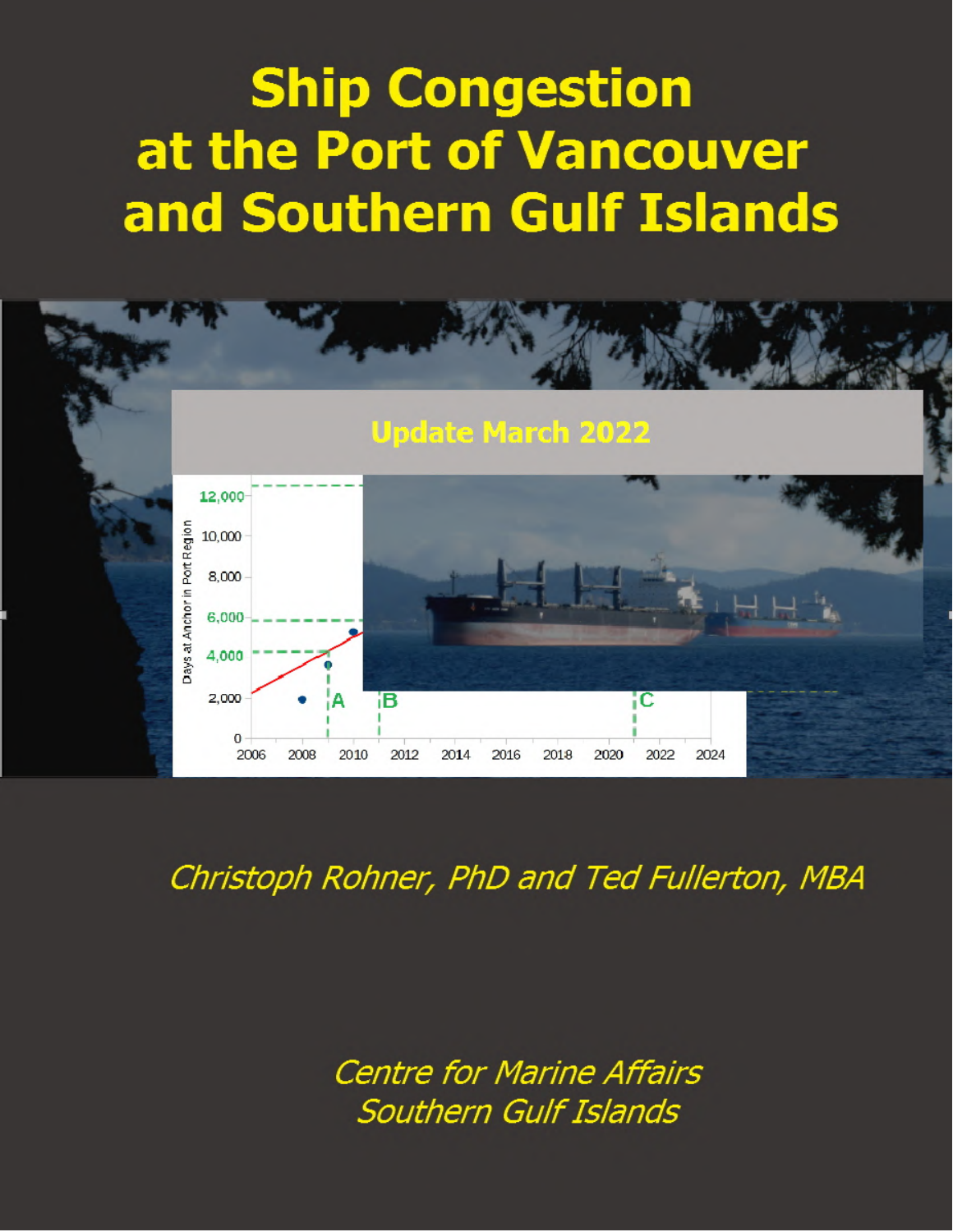# **Update March 2022: Ship Congestion at the Port of Vancouver and Southern Gulf Islands**

## *Green Solutions for Better Management of Vessel Arrivals and Anchorage Demand*

Christoph Rohner, PhD and Ted Fullerton, MBA

*Centre for Marine Affairs, Southern Gulf Islands March, 2022*

*© 2022 MarineAffairs.ca*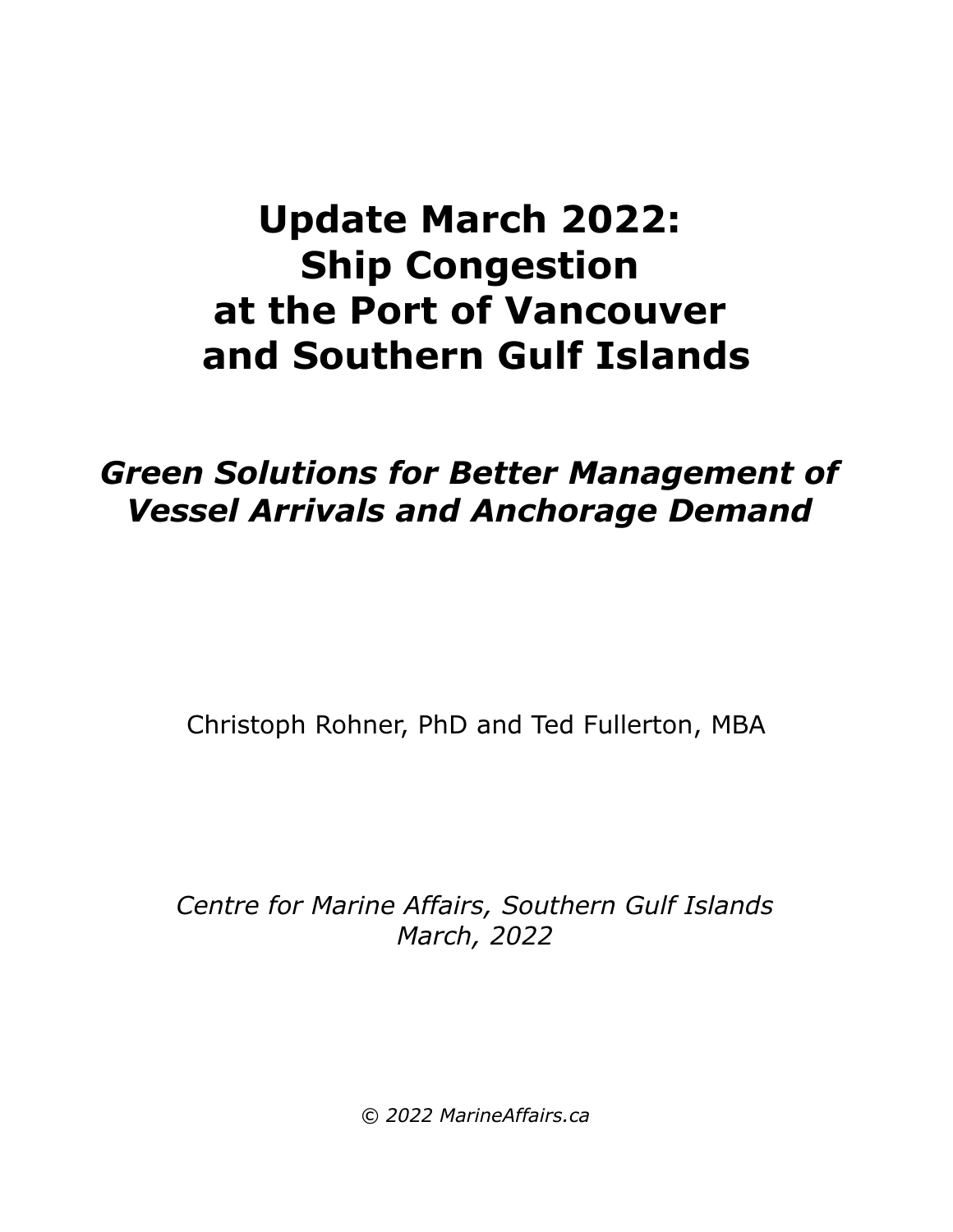### **Table of Contents**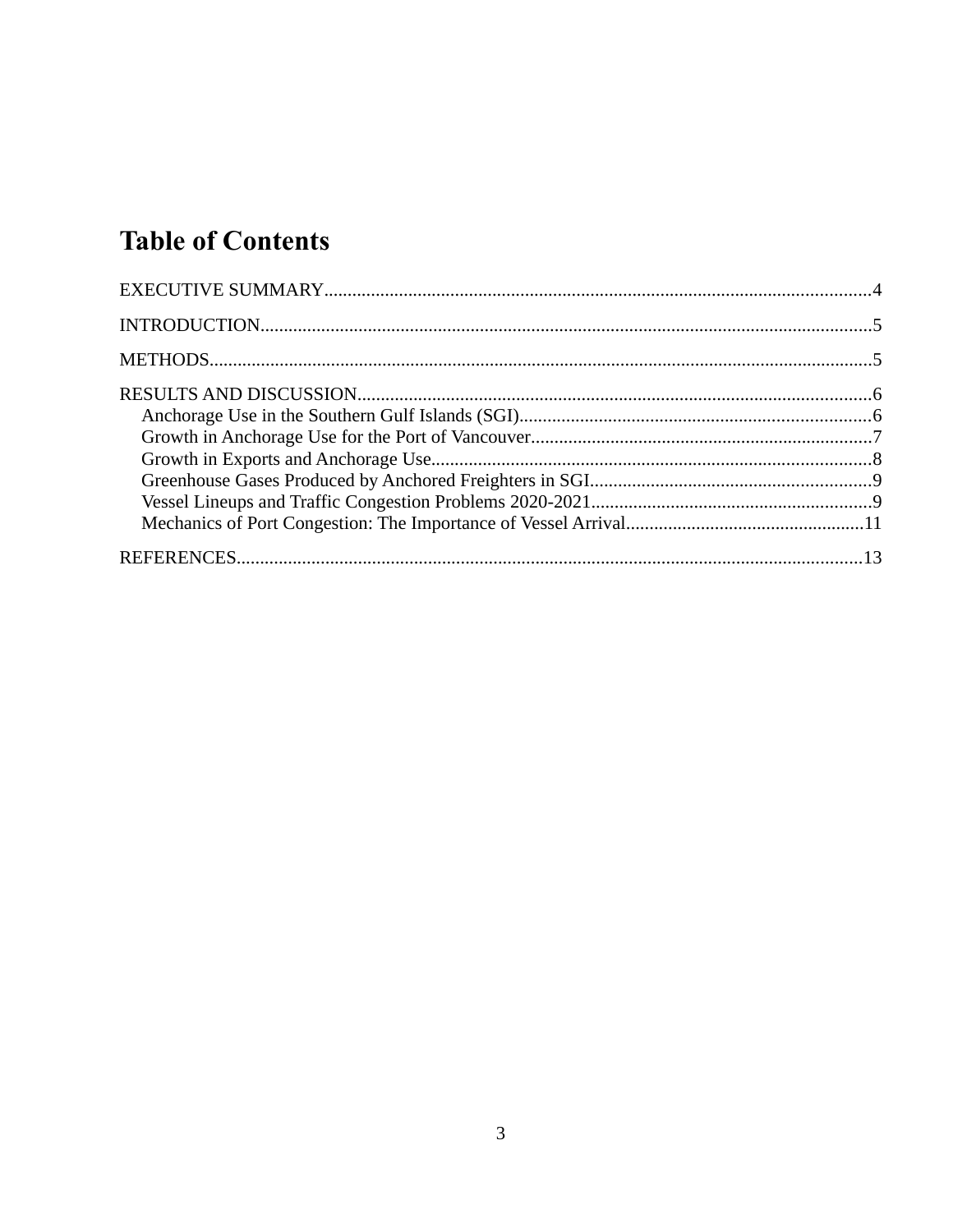#### <span id="page-3-0"></span>**EXECUTIVE SUMMARY**

This update is kept as short and concise as possible. It provides a focus on selected components and is not a complete revised version of the original report. Below are some results of this update.

(1) *Anchorage use in the Southern Gulf Islands followed the exponential projections* made in the original report (Figure 1). The Southern Gulf Islands have higher anchorage use than ever, and maximum capacity has been reached several times. This further confirms that these port practices are not sustainable.

(2) The Port of Vancouver (VFPA) is reporting an underestimate of 33% increase in the utilization of anchorages in the past decade. *Our independent research reveals that anchorage use associated with the Port of Vancouver has at least doubled in ten years* (Figure 2).

(3) *Growth of anchorage demand is not proportional to growth in bulk exports but higher*, indicating that inefficiencies are getting worse (Figure 3). Even if anchorage use was proportional to export volume, this would still mean a bad report card for VFPA because of inaction that is allowing inefficiencies to remain the same.

(4) In the Southern Gulf Islands, the *avoidable annual greenhouse gas emissions by stationary freighters exceeded 50,000 tonnes for the first time in 2020.* This is a very conservative estimate. Despite the public commitments by the Port of Vancouver to reduce greenhouse gas emissions and create a carbon-free port by 2050, this pollution problem has been ignored for over a decade and has now grown into extreme proportions.

(5) *The increasing volume of coal ships using the Southern Gulf Islands is alarming* (Figure 4), and this deserves further attention and more detailed study.

(6) *Relatively short disruptions of supply lines are still causing massive congestion problems* and long vessel lineups for unnecessarily extended periods of time. This was evident again in this time period when railway lines were cut in late November 2021 due to flooding and mudslides (Fig. 4).

The problem does not appear to be the actual disruption, but the continuous addition of *new vessels that keep arriving as if nothing happened.* The 'snowballing' effect in ship waiting times comes from the cumulative number of ships in the lineup and not from the disruption itself.

The problem of large variance in vessel arrival remained the same during 2020-21 as had been observed in 2018-19 (Table 1, Figure 5). *No substantial progress has been made towards increasing the efficiency in vessel arrivals, and towards avoiding port congestion and vessel lineups.*

*There is still an apparent lack of feedback mechanisms to adjust the scheduling of deliveries for new contracts and contingency planning to avoid such overbooking of commodity supply channels.*

*Solutions to these problems had been described in the original report and are still valid.* If these critical mechanisms are not addressed there is little hope for increased efficiency and better economic, environmental, and socio-cultural outcomes.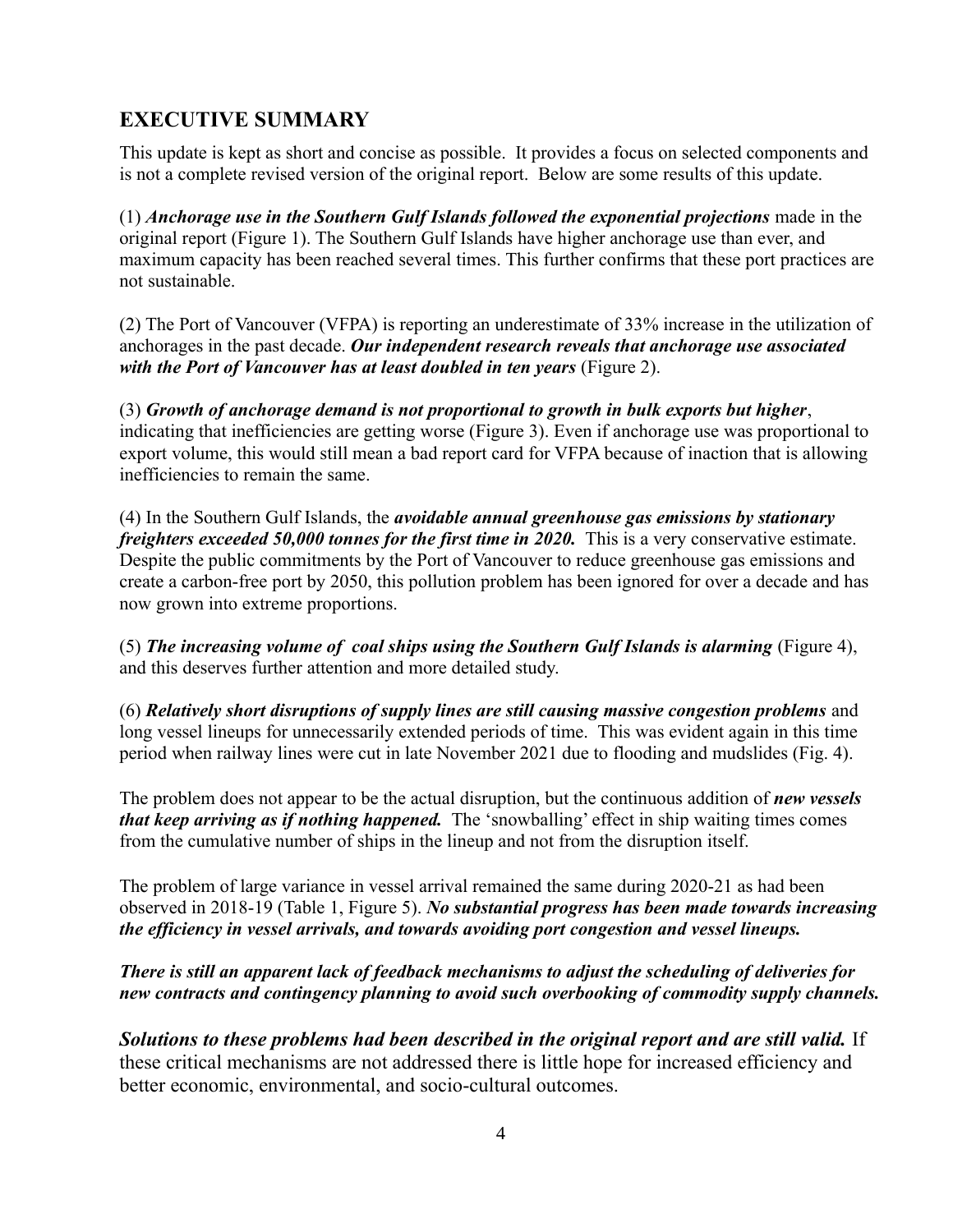#### <span id="page-4-1"></span>**INTRODUCTION**

The analysis, results, and conclusions of the original comprehensive report<sup>1</sup> are robust and not expected to change rapidly. Nevertheless, additional years of data provide an opportunity to test the robustness of results, further elaborate on new emerging angles, and revise conclusions where necessary.

The purpose of this update is not to replace the original report, but to add information on selected components and provide updated data for quick reference to the public and decision-makers.

This update is kept as short and concise as possible. It provides a focus on selected components and is not a complete revised version of the original report.

Our objective is to bring problems and solutions into sharper focus for raising public awareness and for assisting decision makers in industry, institutions, organizations, government, and First Nations with facts and constructive solutions with positive outcomes.

#### <span id="page-4-0"></span>**METHODS**

Unless mentioned otherwise, the same methods were used as in the original report<sup>1</sup>.

Data on anchorage use is based on the analysis of services to vessels reported by the Pacific Pilotage Authority<sup>[pp</sup>A]<sup>2</sup>. We assembled a database of approximately 175,000 individual records since 2008.

For overall anchorage use, vessels for all types of cargo were included but no passenger ships, navy vessels, or smaller vessels such as tugs. Where the name 'bulk carrier' is used, associated data refers to this vessel type only (excluding general cargo or heavy-lift).

Our estimates of anchorage durations are conservative due to the calculation method. Numbers for 2021 are underestimates because data from 2022 will be required to include anchorage durations that overlap calendar years.

The Port of Vancouver is also known as Vancouver Fraser Port Authority or VFPA, with a defined area of jurisdiction from Point Roberts at the Canada/U.S. border, the Fraser River, and Burrard Inlet to Indian Arm.<sup>3</sup> Vessels destined for VFPA terminals also anchor outside VFPA jurisdiction. The use of our term 'port region' refers to all anchorage locations inside and outside VFPA jurisdiction (including Southern Gulf Islands and the Port of Nanaimo).

Additional data for Vancouver bulk exports was obtained from annual statistics reports by VFPA<sup>4</sup> and include only cargo volumes that were reported as both "outbound" and "foreign".

Weekly numbers of grain vessels anchoring in the Southern Gulf Islands were collected from reports published by Quorum Corporation<sup>5</sup>, while the overall numbers of vessels anchored in this area were obtained at the same time (Sunday noon) from the PatBayWebcam ship monitoring website.<sup>6</sup>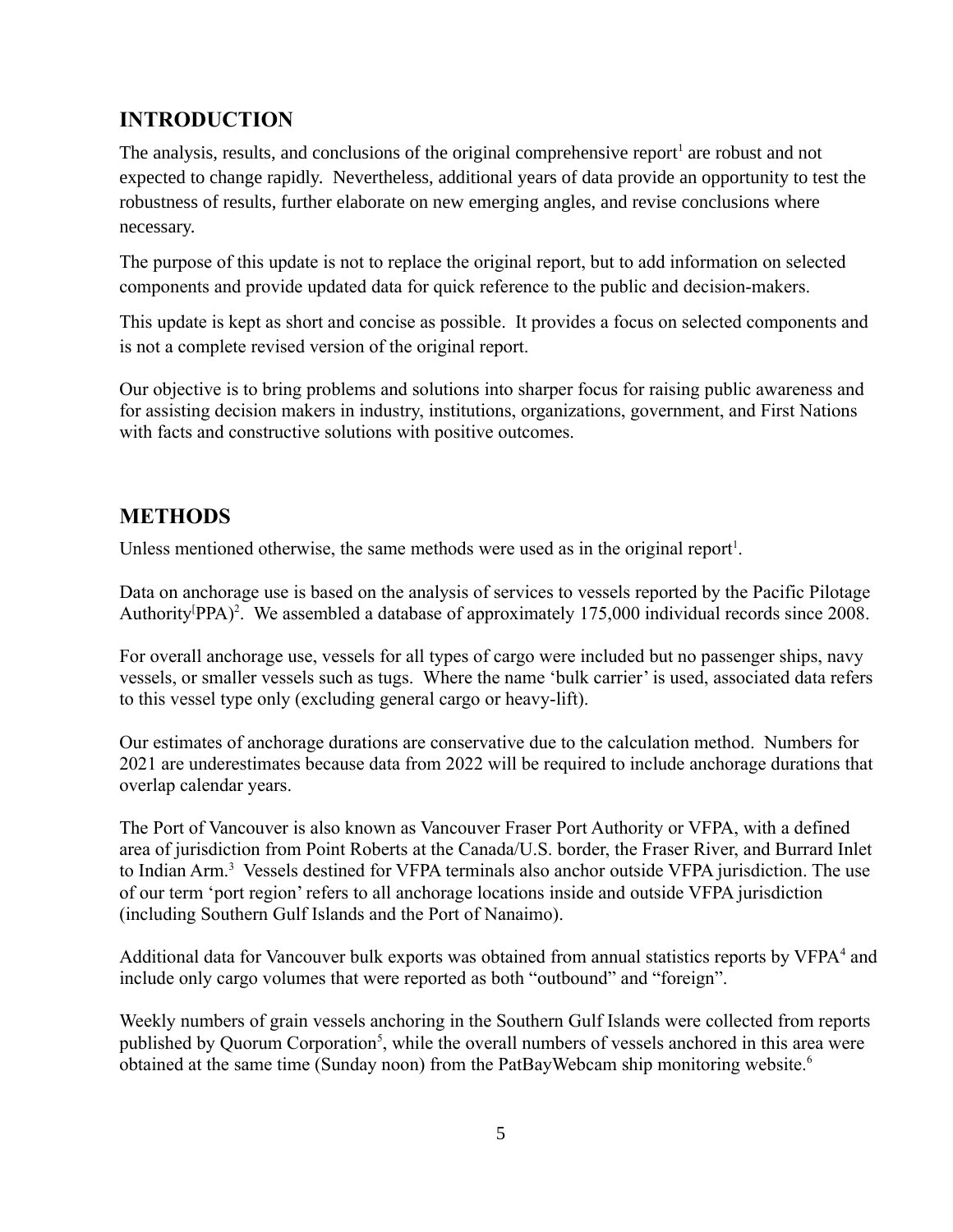#### <span id="page-5-1"></span>**RESULTS AND DISCUSSION**

#### <span id="page-5-0"></span>**ANCHORAGE USE IN THE SOUTHERN GULF ISLANDS (SGI)**

Bulk carrier anchorage use of the Southern Gulf Islands outside the jurisdiction of the Port of Vancouver has exploded in less than a decade (Figure 1). The growth follows an exponential pattern and is not sustainable.

Port practices have not improved in the latest two years and anchorage use in the Southern Gulf Islands followed the projections made in the original report.

The Southern Gulf Islands have higher anchorage use than ever, and maximum capacity has been reached several times. This further confirms that these port practices are not sustainable.



**Fig. 1:** Comparison of growth in annual arrivals of bulk carriers at the Port of Vancouver (blue) with the growth of the sum of annual days at anchor of freighters (all cargo types) at the Southern Gulf Islands (SGI, red). Vessel arrivals at port increased only moderately by about 10% from 2008 to 2021, but the increase in use of SGI anchorages was exponential (more than 10 fold). This indicates that the use of anchorages is not optimized and the growth in demand for anchorages is not sustainable.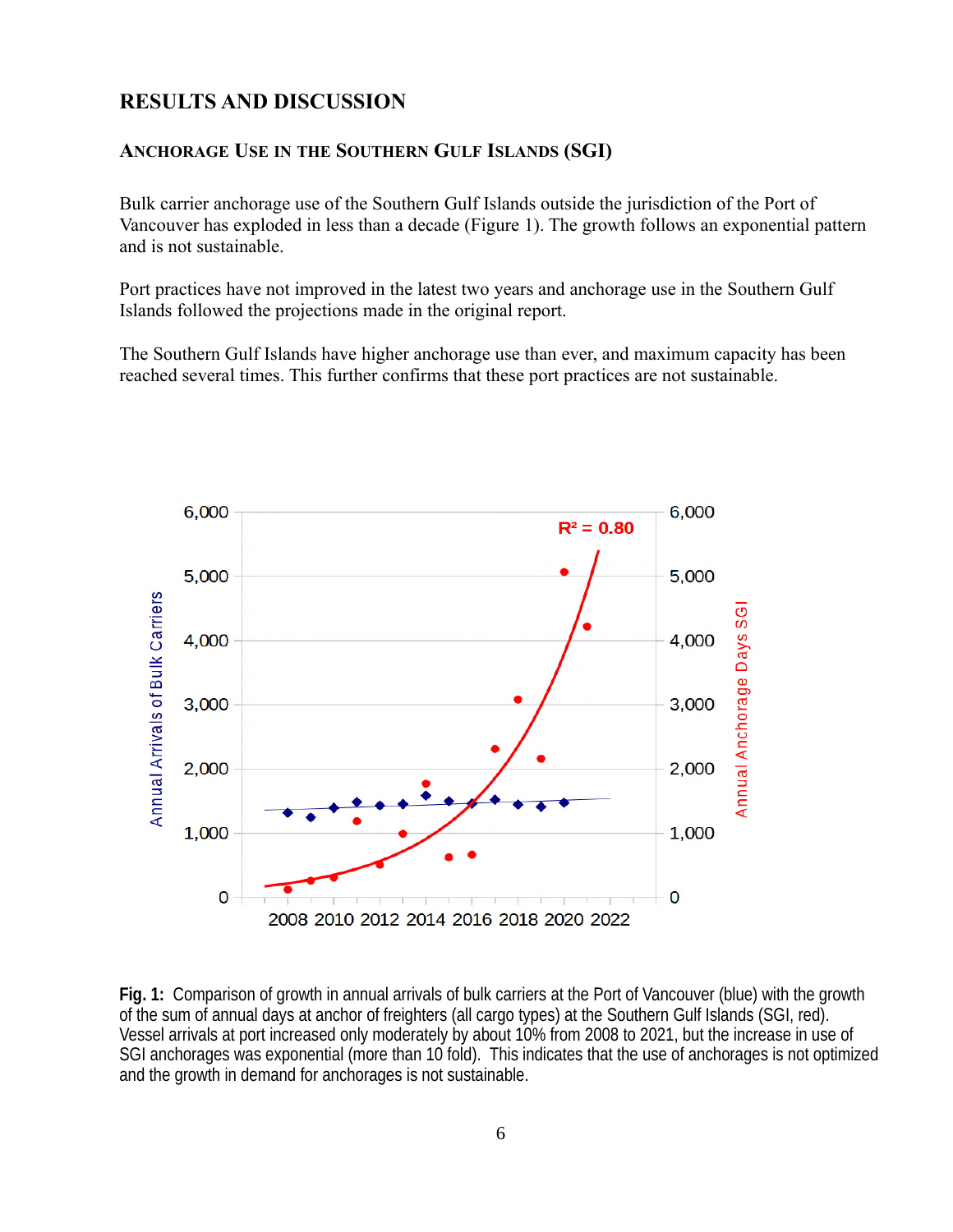

**Fig. 2:** Growth in overall anchorage use for the Port of Vancouver, 2008-2021. Blue points are anchorage days per year by cargo ships of all types with destination Vancouver (entire port region). The red line shows a good linear fit of R<sup>2</sup>=0.84. Since 2008-2009 anchorage use grew at least 3-fold (A), and since 2011 anchorage use grew about 2-fold (B) compared to 2021 (C).

#### <span id="page-6-0"></span>**GROWTH IN ANCHORAGE USE FOR THE PORT OF VANCOUVER**

Overall anchorage use associated with the Port of Vancouver grew strongly in the past decade as shown in Figure 2. This includes daily operations by VFPA over the entire port region (as defined in Methods), not only the portion of anchorages close to VFPA terminals within VFPA jurisdiction.

The sum of anchorage days were plotted for each year and resulted in a good linear fit  $(R^2=0.84)$ . This red line in Figure 2 illustrates how much anchorage use has grown, when a specific year is selected along with the corresponding value of total days at anchor of this year (green dashed lines).

*Since 2008-2009 anchorage use grew at least 3-fold (A), and since 2011 anchorage use grew about 2-fold (B) compared to 2021 (C).* 

The Port of Vancouver (VFPA) is reporting an underestimate of 33% increase in the utilization of anchorages in the past decade<sup>7</sup><sup>8</sup>. Our research that is not based on port statistics but using independent data from the Pacific Pilotage Authority reveals that anchorage use associated with the Port of Vancouver has at least doubled in ten years.

It is unclear why VFPA and Transport Canada continue to present numbers for growth in anchorage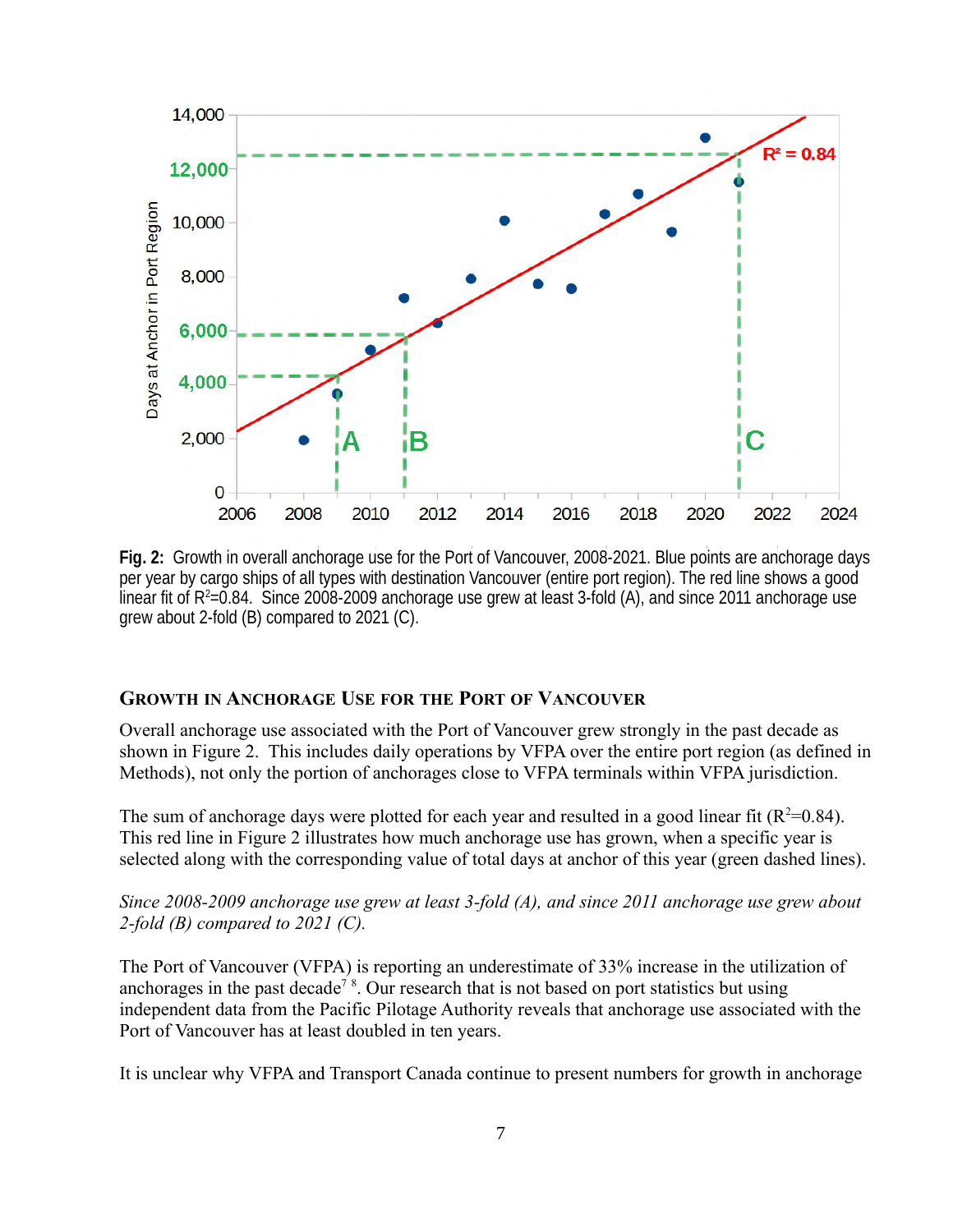numbers that are not representative and potentially misleading. Most likely they used data that were (a) incomplete over years, or (b) incomplete in the area covered<sup>9</sup>, or both.

Their data may be more accurate for port anchorages inside VFPA jurisdiction. Omitting all the marine traffic that was sent outside their jurisdiction to anchor in the Southern Gulf Islands, however, is a questionable approach. This may improve VFPA statistics and may make port practices look better than they are, but it does not change facts or the real dimensions of the problem.

#### <span id="page-7-0"></span>**GROWTH IN EXPORTS AND ANCHORAGE USE**

It is often assumed that increased anchorage demand is simply an expression of growth in vessel traffic and exports at the Port of Vancouver.

This assumption, however, is not confirmed in Figure 3 when the number of overall anchorage use associated with the Port of Vancouver is compared to export numbers.

Growth of anchorage demand is not proportional to growth in bulk exports but higher, indicating inefficiencies are getting worse. Even if anchorage use was proportional to export volume, this still would mean a bad report card for VFPA because of inaction that is allowing inefficiencies to remain the same.



**Fig. 3:** Increase in anchorage use at the Port of Vancouver (entire port region) compared to annual export numbers. Growth of anchorage demand is not proportional to growth in bulk exports but higher, indicating inefficiencies are getting worse. Even if anchorage use was proportional to export volume, this would mean a bad report card for VFPA because of inaction that is allowing inefficiencies to remain the same.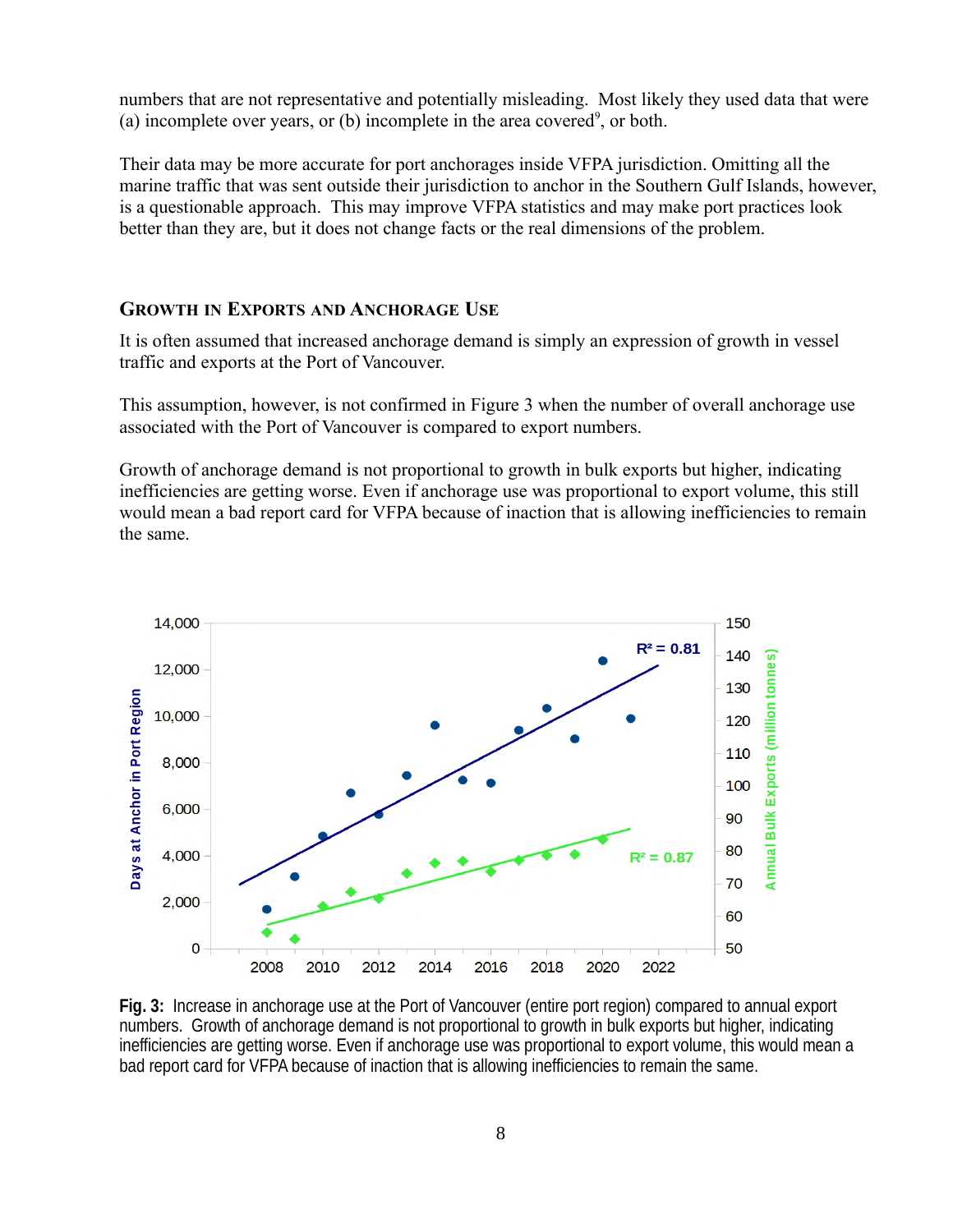Increasing efficiency in trade has many economic and environmental benefits. Other global ports have demonstrated that independent of export volume, anchorage demand can be reduced or even eliminated, thus substantially decarbonizing the footprint of marine shipping.<sup>9 10 11 12 13 14</sup>

#### <span id="page-8-1"></span>**GREENHOUSE GASES PRODUCED BY ANCHORED FREIGHTERS IN SGI**

Based on known data from bulk freighters at anchor<sup>15</sup> and the annual days at anchor, it is possible to estimate annual greenhouse gas emissions produced by ships idling at anchor.

In the Southern Gulf Islands, the annual greenhouse gas emissions by stationary freighters *exceeded 50,000 tonnes for the first time in 2020.* This is a very conservative estimate. The actual number is much higher, for example because the 6-8 hour movements of these vessels between the Port of Vancouver and the islands are not included.

These emissions are avoidable. Despite the public commitments by the Port of Vancouver to reduce greenhouse gas emissions and create a carbon-free port by 2050<sup>16</sup>, this pollution problem has been ignored for over a decade and has now grown into extreme proportions.

#### <span id="page-8-0"></span>**VESSEL LINEUPS AND TRAFFIC CONGESTION PROBLEMS 2020-2021**

The number of anchoring vessels remained high in the Southern Gulf Islands in the most recent two years. Except for a period of approximately 2 months in spring 2021, occupancy of SGI anchorages was almost continuously at least half full and reached capacity several times.

Several patterns are apparent in Figure 4.

First, coal ships and grain ships were similar in abundance during 2020 and early 2021, but coal ships started to dominate the island anchorages in the second half of this period. The export volume for grain was lower in 2021 due to a poorer harvest, but the gap between coal and grain bulkers is also due to an increase in absolute number of coal ships.

In Figure 4, grain ships are marked green, while most of the other ships (red) are waiting for loading coal, with some container ships added towards the end of the period. This increasing volume of ships using the Southern Gulf Islands independent of grain exports is alarming, and deserves further attention and more detailed study.

Second, as observed in our original report, a disruption of supply lines is still causing congestion and long vessel lineups for unnecessarily extended periods of time. This was evident again in this time period when railway lines were cut completely in late November 2021 due to flooding and mudslides.

While the effort of ground crews was heroic to restore railway service within less than 2 weeks<sup>5</sup>, and grain bulkers recovered sooner, but there was still the same pattern of prolonged traffic congestion and vessel lineups that filled up the Southern Gulf Islands for weeks into spring of 2022.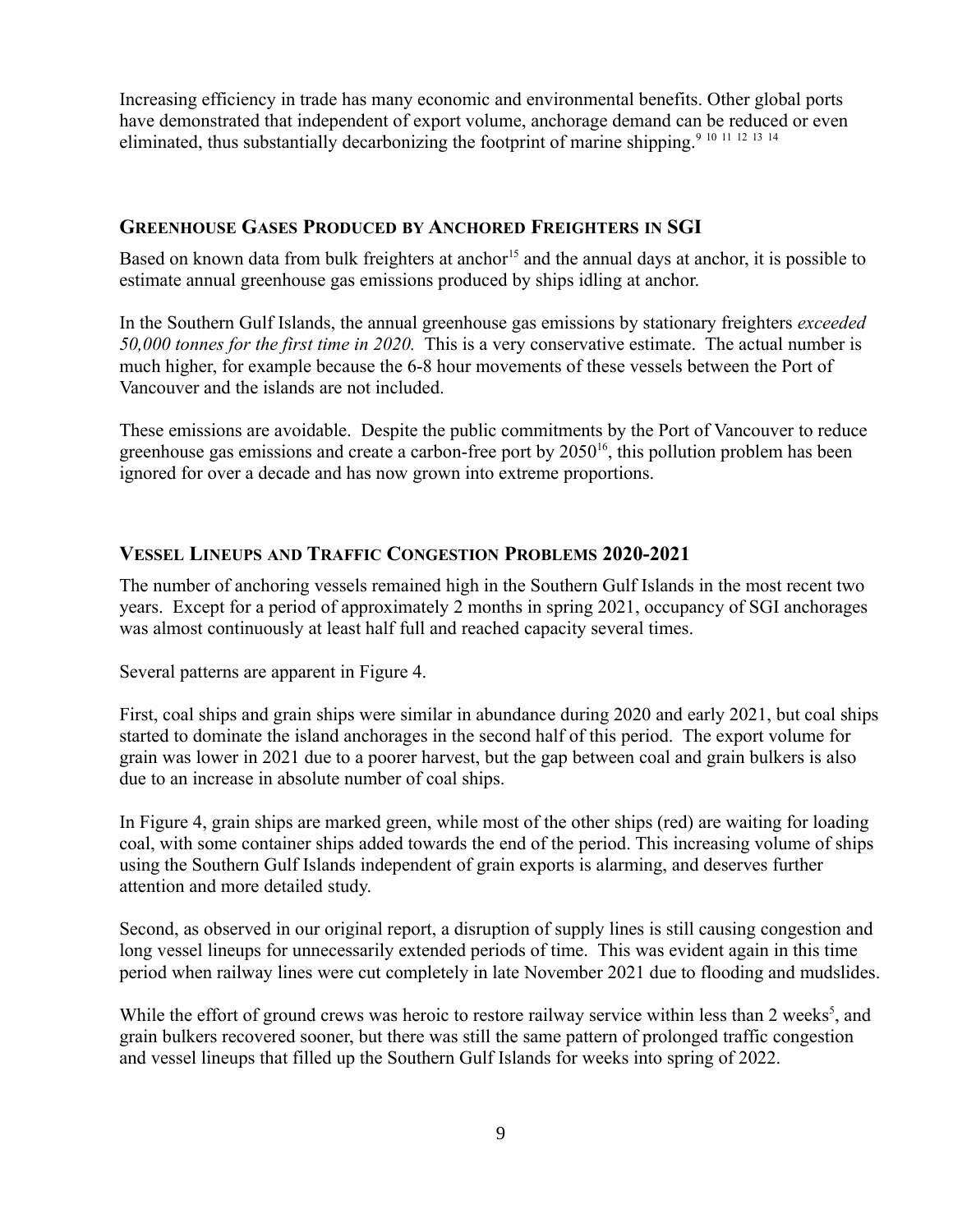The problem does not appear to be the actual disruption, but the continuous addition of new vessels that keep arriving as if nothing happened. The 'snowballing' effect in ship waiting times comes from the cumulative number of ships in the lineup and not from the disruption itself. There is still an apparent lack of feedback mechanisms to adjust the scheduling of deliveries for new contracts and contingency planning to avoid such overbooking of commodity supply channels.

The same pattern has emerged from all previous disruptions through mud slides, labour disputes, blockades by protesters, fires, and other adverse conditions – but the lessons have still not been learned.

The mechanism involving this missing feedback link have been demonstrated in detail and with computer simulations in our original report<sup>17</sup>. If this mechanism is not addressed there is little hope for increased efficiency and positive change.



**Fig. 4:** Weekly numbers of anchored cargo ships in the Southern Gulf Islands (SGI). Total of all cargo ships in red, grain bulkers in green). Coal ships were the most common vessels and increasing in their use of SGI. Even relatively short disruptions of railway lines (floods) keep causing extended traffic congestion and vessel lineups, unless specific contingency plans are put in place to avoid overbooking of supply chains and too many vessels arriving.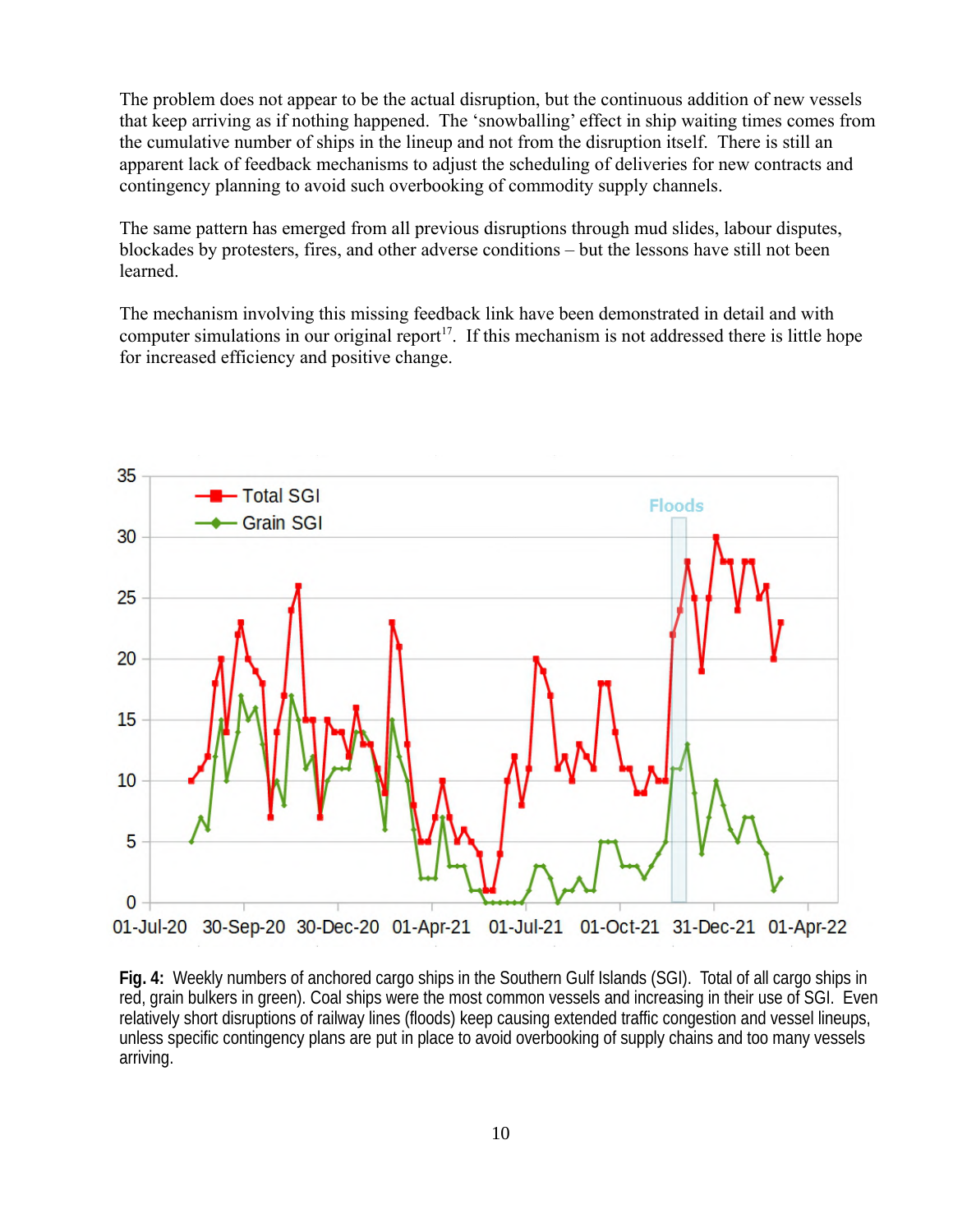**Table 1:** Descriptive statistics of the weekly number of vessels that arrived and were processed (loaded and cleared to depart) at Port Vancouver, during the grain years 2020-21 (Aug 2020 – March 2022, bulk carriers for grain only).  $*$  = Variances significantly different at  $p=0.05$  (F=0.69, df=82).

|           | <b>Processed</b> | <b>Arrived</b> |
|-----------|------------------|----------------|
| Average   | 10.12            | 10.06          |
| Variance* | 13.42            | 19.30          |
| N         | 83               | 83             |

#### <span id="page-10-0"></span>**MECHANICS OF PORT CONGESTION: THE IMPORTANCE OF VESSEL ARRIVAL**

A more mechanistic approach to understanding ship congestion at port is to explore how vessel numbers build up over a smaller time scale.

Overall, arriving vessels must be in balance with vessels that have been loaded and are departing. At certain times, imbalances can occur. Arriving vessels will accumulate when processing at terminals is slower. A cumulative number of arrivals can be calculated and carried over to the next week after adjusting for ships that were loaded and are cleared to depart.



**Fig. 5:** Difference in variances of the distribution of weekly numbers of arrived and processed ships (grain bulk carriers during the grain years 2020-21, normal distributions using the descriptive statistics in Tab. 1). Arriving vessels have a wider variance in numbers and are not ideally tracking the weekly capacity of loading vessels at port.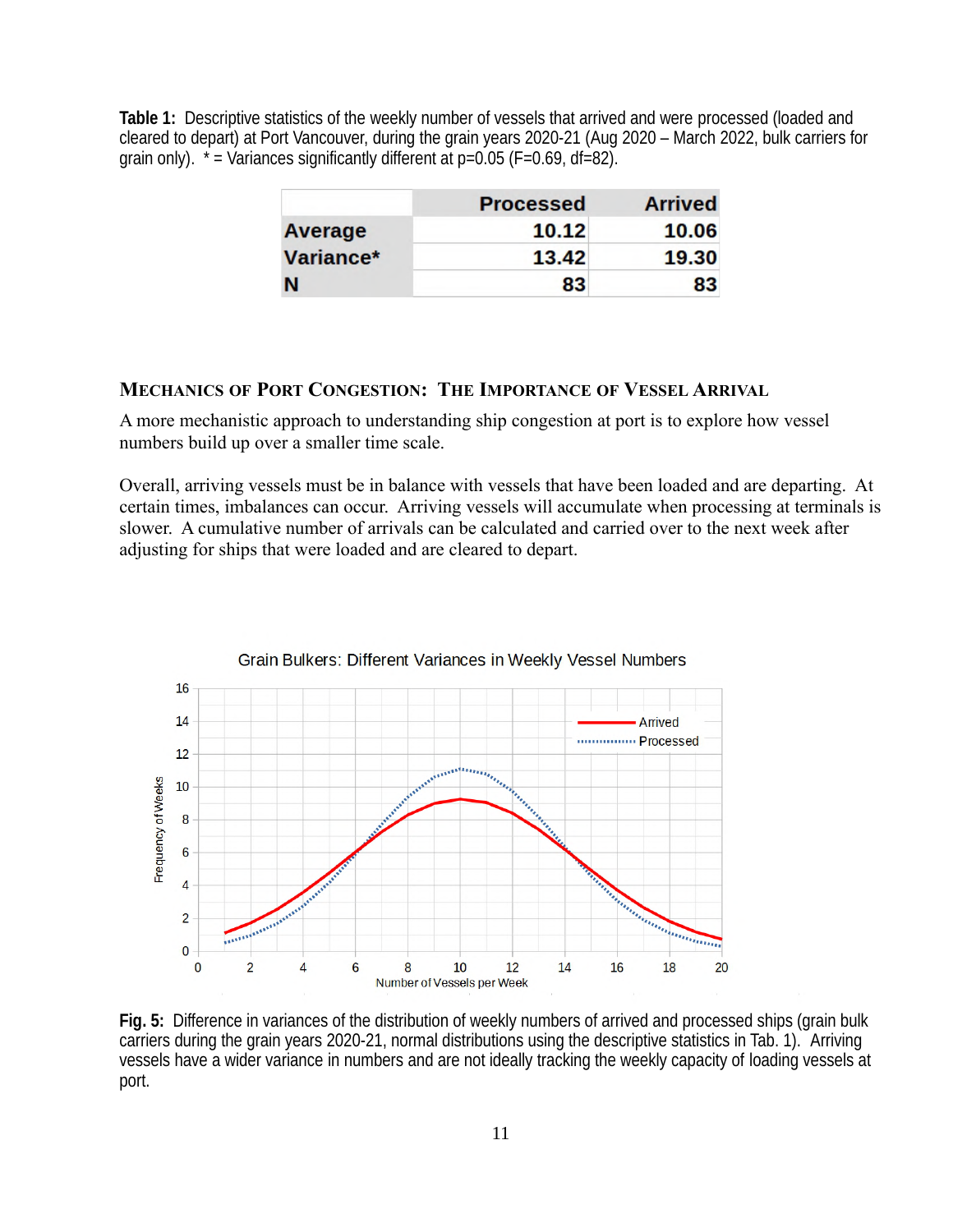Of particular interest is the question of how the numbers of ships being loaded at terminals compare with the numbers of vessels arriving per week. Descriptive statistics are summarized in Table 1. The means are very similar, with 10.12 vessels per week processed and 10.06 vessels arriving per week.

A larger difference is apparent in the variances of weekly vessel numbers (Table 1). The variance of 13.42 for the number of ships being loaded at terminals is relatively narrow. The variance of 19.30 in the number of arriving ships is over 144% larger than the variance in the number of ships being processed. The difference is statistically significant at  $p=0.05$  (F=0.69, df=82).

Figure 5 visualizes the difference in variances of the distribution of weekly numbers of arrived and processed ships. Arriving vessels have a wider variance in numbers and are not ideally tracking the weekly capacity of loading vessels at port.

Variance in processing or loading ships is difficult to keep limited when delays in commodity supply chains occur. In comparison, it is much easier to control the variance of incoming ships. Integrated scheduling, logistics planning, and virtual arrival procedures can be used to minimize the variance of incoming vessels and synchronize them with current terminal capacities and vessel lineups.

Variances were larger than in 2018-19, but the pattern and relative difference remained the same. Variances of arriving ships were 144% larger in 2020-21 than the variance of ships being processed (150% in 2018-19).

This means that in the past 2 years no substantial progress has been made towards increasing the efficiency in vessel arrivals, and towards avoiding port congestion and vessel lineups.

The lessons and possible solutions described in detail in our original report<sup>18</sup> and elsewhere<sup>9 10 14</sup> are still valid but have not been taken into account.